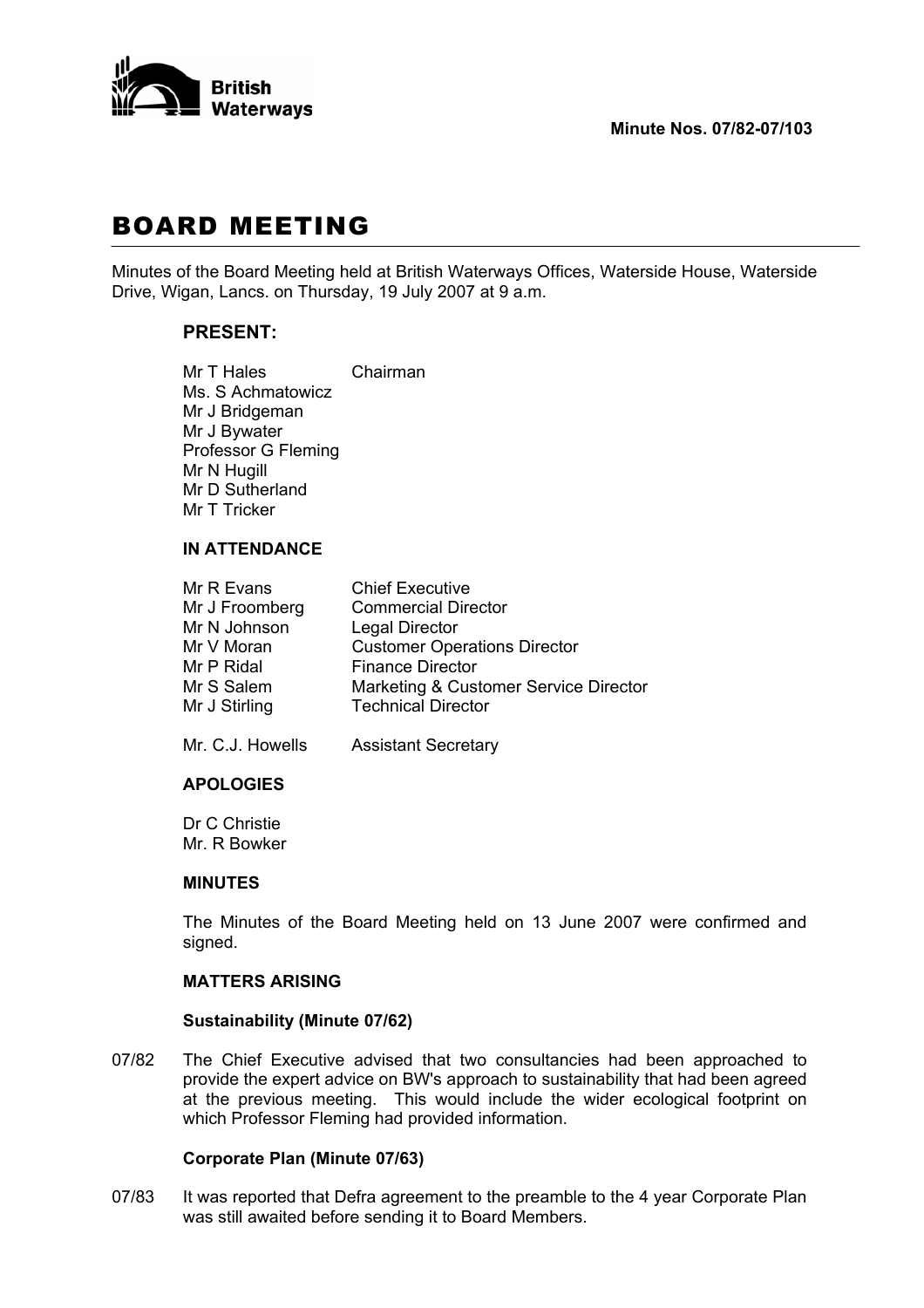## **Market Pricing of BW Long Term Moorings (Minute 07/64)**

07/84 The Executive confirmed that application of the equilibrium price arising from tendered moorings and the investment in new capacity that may be generated (and which would be by the private sector) were recognised as issues requiring careful presentation.

> The Chief Executive added that in the East Midlands, giving notice to on-line moorers, under the on-line moorings reduction policy as off-line capacity increased, was revealing a significant number of unauthorised residential moorers. This would be a particular issue in the South East.

## **Freight (Minute 07/65)**

07/85 The Marketing & Customer Service Director advised that the initial meetings to discuss the OXERA report on waterborne freight were now underway. Publication of the report would follow in two to three months.

#### **Torque Standard – Waterway Locks (Minute 07/67)**

07/86 It was confirmed that a Torque Standard based on 40 Newton Metres was being proposed for national application.

## **Commercial Projects (Minute 07/74)**

07/87 The Board noted the Executive's decision not to proceed with the Merchants Quay acquisition.

#### **CHIEF EXECUTIVE'S REPORT**

07/88 The Board noted BWB 3283.

#### **Stakeholder Relations**

07/89 The Chairman briefed the Board on the telephone conversation he had had with the new Waterways Minister, Jonathan Shaw, M.P. Mr. Shaw looked forward to a close working relationship with BW and a number of current issues had been reviewed.

> The Board welcomed the opportunity to work with the new Minister and his officials. It was noted that he had confirmed that the briefing paper that BW had prepared on its roles and opportunities in housing development had been well received. There was a discussion on how BW could best translate this into initiatives that supported the Prime Minister's housing agenda, particularly social housing. It was suggested that the Chairman should seek a meeting with Yvette Cooper, Minister for Housing, to brief her on the opportunities and also with Hazel Blears, Secretary of State for Communities & Local Government.

> One further area where BW could contribute effectively to current Government concerns was agreed to be its expertise in understanding flood risk and mitigating its effects. This was again relevant to the housing agenda.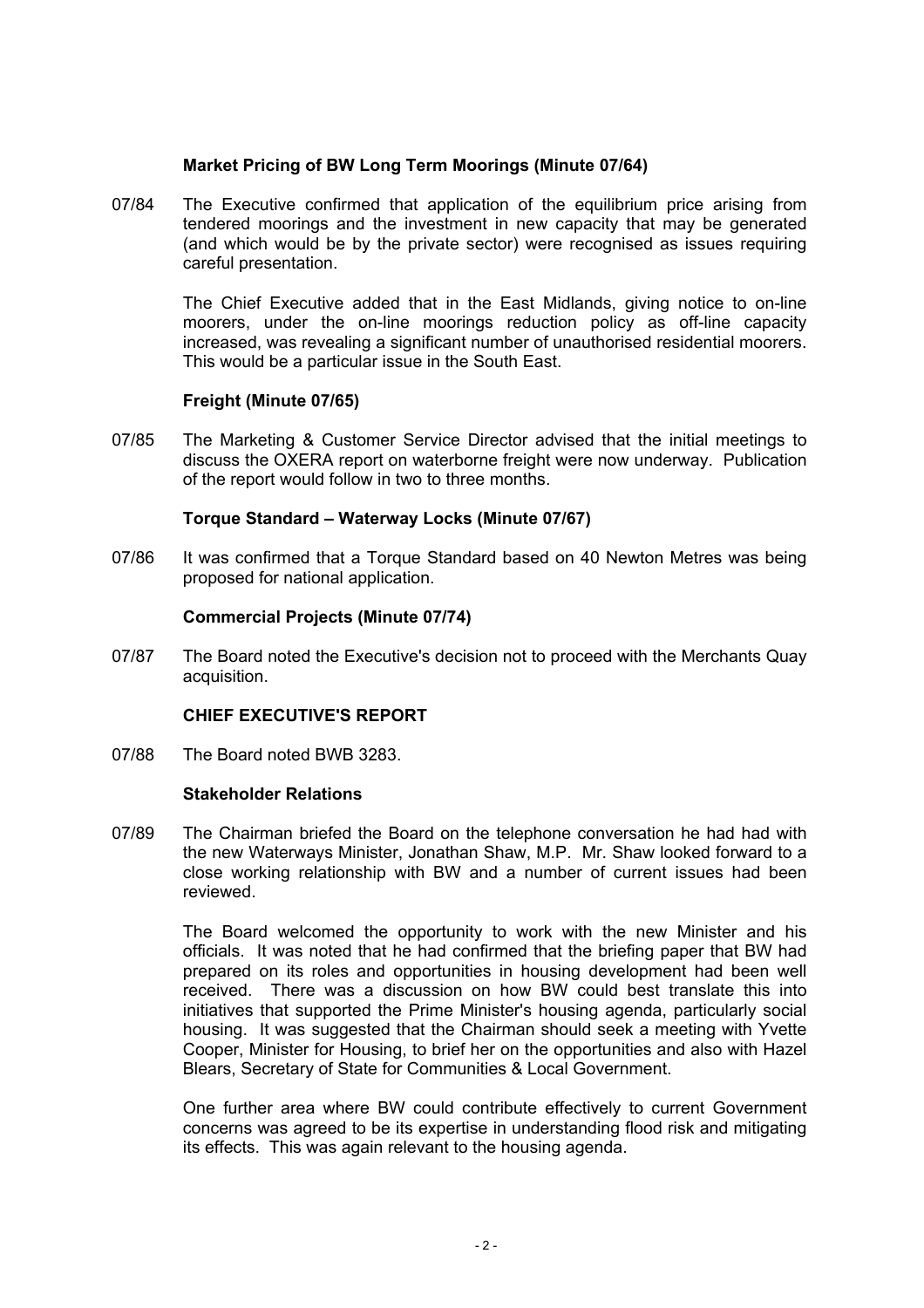### **Cotswolds Canal**

07/90 The Chief Executive referred to the schedule on the funding position for the Cotswolds Canal restoration attached to his report. *[Confidential information].* Whilst it had not proved possible to bridge the remaining shortfall now, all the partners had pledged to continue to work to do so.

> The Board agreed that with every possible effort having been made by the Executive, the risks of proceeding with the project were now acceptable, assuming that in principle agreements translated into contracts. The timing of this and announcements were a matter for the Chief Executive. The special nature of the project and that it did not create precedents for other restorations were points to be emphasised.

> For the future, it was accepted that meeting BW's increased commitment would create hard choices in the next Business Planning round. Identifying a precise restoration budget for the next 4 year planning period and adhering to it strictly was a further essential.

## **Flooding**

07/91 The Board expressed its appreciation of the work of waterway operatives in responding to the flooding emergencies in June. The Chief Executive described ways in which this effort was being recognised including special payments and a dinner. He would consider other suggestions put forward by Board Members including a "meet the Minister" photo call with other emergency services personnel.

> The Chief Executive advised that an initial assessment of damage remediation costs following the June flooding was approximately £1½ million. He had advised Defra of this and would explore whether there was any prospect of funding to offset this. Professor Fleming felt that BW's role in flood alleviation was not properly recognised and recalled previous Government undertakings on providing funding for this.

#### **2008 Board Meeting Dates**

07/92 Amended Board Meeting dates in 2008 would be circulated for confirmation.

# **FINANCE REPORT**

- 07/93 The Finance Director introduced BWB 3284, the Finance Report to July 2007. This contained:
	- $\blacksquare$  the cash position
	- the trading results for the two months to May 2007
	- An explanation of the F2 forecast.

 In the discussion, Mr. Tricker welcomed the approach to managing the major works programme with a central review of priorities carried out in August and September using the F4 Results.

 Mr. Sutherland suggested it was unrealistic to expect to secure the projected income from the ISIS Brentford scheme in the current financial year.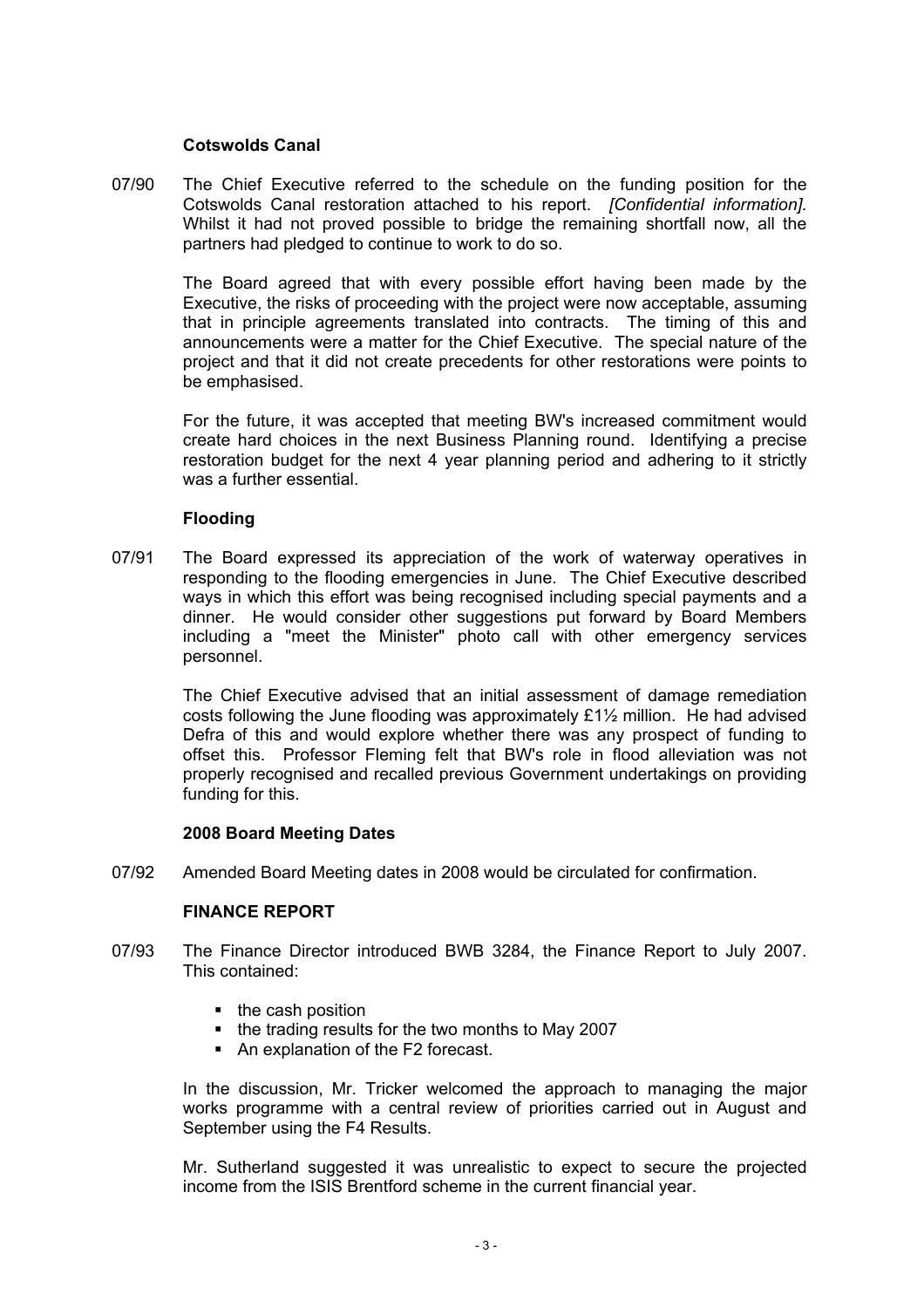## **STATUS REVIEW UPDATE**

07/94 The Board considered BWB 3286 by the Legal and Commercial Directors.

 This updated the Board on progress since the last meeting of appointing Consultants to undertake a review of future status options for BW. This included proposals for the formation of a project Board and outline terms of reference for the Review. Also included was an illustrative model of the type of revised corporate structure that could emerge from the Review, and which was capable of implementation under the current statutory framework for BW.

 In a broad ranging discussion that followed, the Board considered the outline terms of reference in terms of the expectations of both Defra and the Scottish Executive, including comments from Dr. Christie on the latter and in respect of its own aspirations for a secure future for the waterways. It was agreed that the proposals in BWB 3286 should be further refined in the light of the Board discussion and feedback from Defra and the Scottish Executive. A further report and recommendations would be brought to the next meeting.

## **COMMERCIAL DIRECTOR'S REPORT**

07/95 The Commercial Director introduced BWB 3285.

## **Projects for Approval**

- 07/96 The following projects were approved:
	- **Industrial Estate, Station Road, Langley, Buckinghamshire** acquisition of long leasehold interest of land adjoining the Grand Union Canal for *[Confidential information].*
	- **Land at Hazelmere, Waltham Abbey** disposal of site to Countryside Properties, London for sum of *[Confidential information].*

 This approval was subject to the Commercial Director providing satisfactory assurance to Mr. Hugill on points raised by him and Mr. Bywater in the discussion. [Post meeting note: Following these further discussions, approval was confirmed].

• **Land at Heron Quays West, London Docklands** – *[Confidential information].*

 The roles of the Director London and the Property & Development Manager in identifying the opportunity and carrying it through were commended.

• **Gloucester Quays** – Bank Loan Subordination.

The Board resolved as follows:

 The Board noted that it was a condition precedent to the availability of the facilities to be made available to Gloucester Quays LLP (the Borrower), that BW and Peel Gloucester Limited (being members of the Borrower) would subordinate their right to repayment of loans made to the Borrower by them in favour of all indebtedness owed by the Borrower to Bank of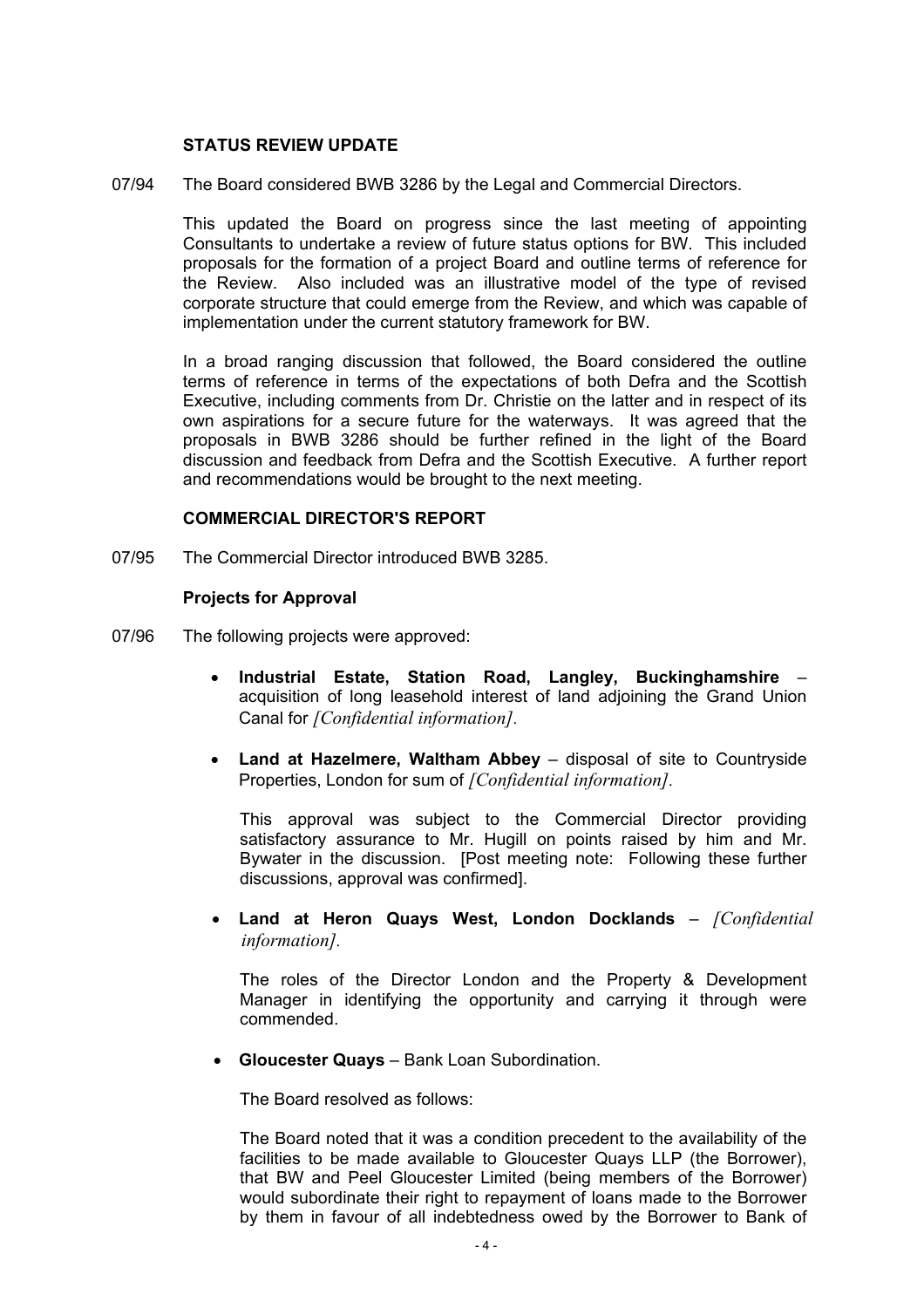Scotland (BoS). As a member of the Borrower, BW would consequently be required to enter into a subordination agreement to give effect to this requirement. The Board noted that such subordination was a commercial requirement of BoS and that the funding for the Borrower would not be available unless such subordination arrangements were put in place. The Board approved the entry by BW into a subordination agreement with BoS to give effect to this arrangement on terms to be negotiated between BoS and among others BWB.

## **Projects for Noting**

- 07/97 The following projects which had been approved by the Executive were noted:
	- **Memory Lane, Leicester** disposal of BW's freehold to Redrow Homes (Midland) Limited for the sum of *[Confidential information].*
	- **Market Place, Brentford, Middlesex** disposal, subject to planning consent of 0.12 acre freehold site to Bugler Homes Ltd. for the sum of *[Confidential information].*
	- The update on **Wood Wharf** was noted.

 It was agreed to receive a brief update on the review of BW office space in Scotland at the next meeting.

## **RESTORATION UPDATE – OLYMPICS**

07/98 The Board considered BW 3287.

 Concerning Prescott Lock, Bow Back Rivers, Professor Fleming referred to serious contamination that had been found within the river channel and suggested this should have been part of the prior investigations. The Chief Executive responded that there were investigations but specific issues were involved and he would ask the Director London to provide an explanatory note.

#### **BOARD COMMITTEES**

07/99 The Board noted the Minutes of the Audit Committee meeting on 7 June 2007.

#### **PRESENTATIONS**

07/100 The Board received presentations from Richard Mercer, Head of Utilities, on "Our Utilities Business" and from Heather Clarke, Head of Strategic Planning on "Hot Topics in Planning".

> On Utilities, the Board commented on the wide range of innovative technological projects and the significant income secured by this largely 'unsung' part of the BW business.

> The progress in raising the profile of BW's waterways in the national planning context was considered equally significant and it was agreed to have a more detailed discussion in the future on how planning impacted on strategy and the formulation of business plans.